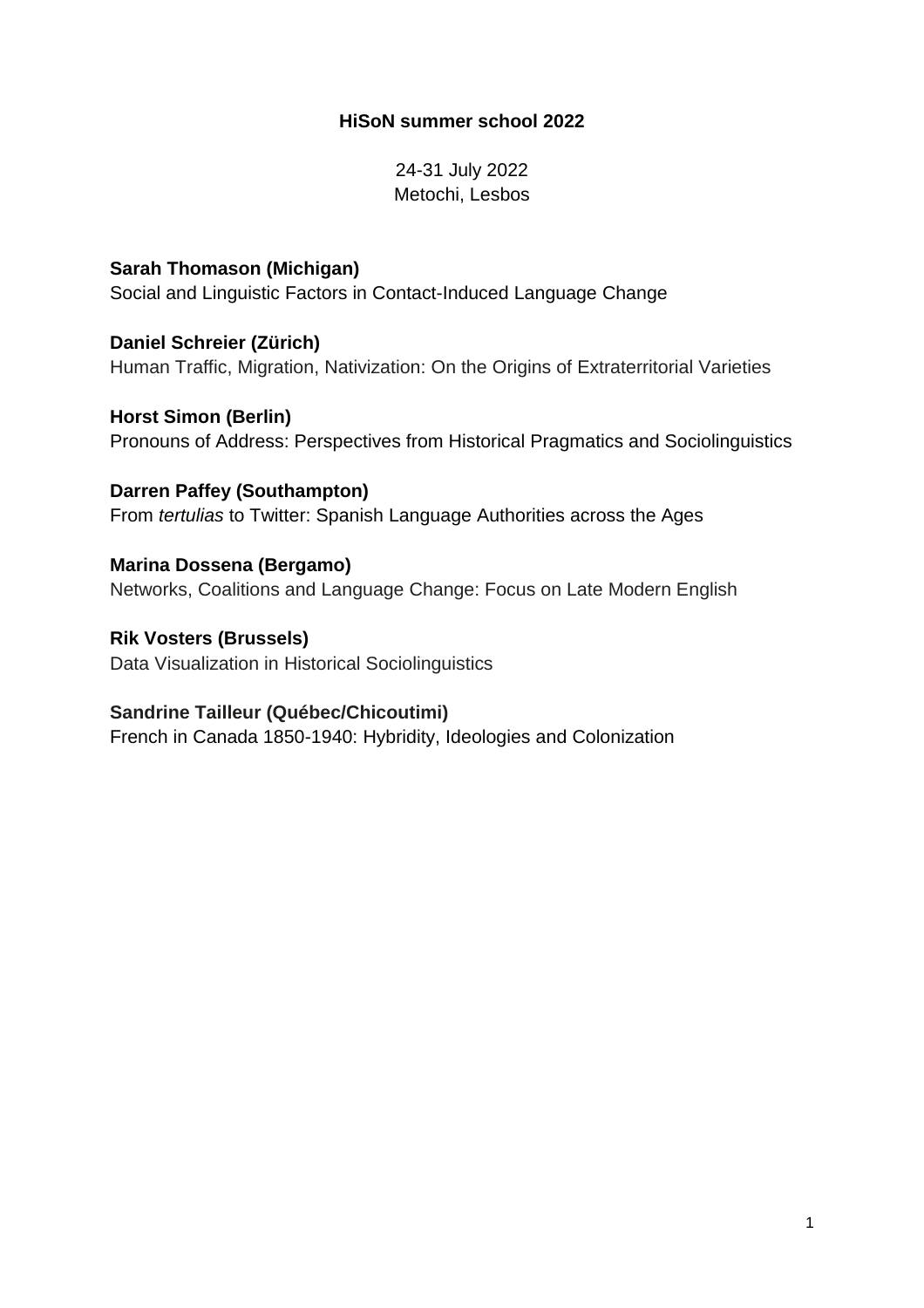## **Sarah Thomason (Michigan)**

Social and Linguistic Factors in Contact-Induced Language Change

This course will focus on identifying and weighing various social and linguistic factors that play a role in contact-induced linguistic change. After a general introduction to the topic, including discussion of interactions between social and linguistic factors, the emphasis will be on different claims about causes of linguistic change in contact situations. Among the questions to be addressed are the following: Can social factors be the primary or only cause of change? Can linguistic factors be the primary or only cause of change? If social and linguistic features of a contact situation point to opposite results, which will be the primary determinant of the linguistic outcome? Although answers to these questions point to some strong tendencies in contactinduced change, I will emphasize that no linguistic change is predictable in any deterministic sense: that is, no cause or combination of causes is sufficient to guarantee a change.

No prior knowledge of contact-induced change will be assumed, but interested participants might want to read one of the following two items in the list below: Thomason 2001 (chapter 4), Thomason 2008. For readings with other viewpoints, see the additional items.

## **References**

Gal, Susan. 1979. *Language shift*. New York: Academic Press.

- Irvine, Judith T., and Susan Gal. 2000. Language ideology and linguistic differentiation. In Paul V. Kroskrity, ed., *Regimes of language: ideologies, polities, and identities*, 35-84. Santa Fe, NM:School of American Research Press.
- Sankoff, Gillian. 2001. Linguistic outcomes of language contact. In J.K. Chambers, Peter Trudgill, and Natalie Schilling-Estes, eds., *The handbook of language variation and change*, 638-668. Oxford: Blackwell.
- Thomason, Sarah G. 2000. On the unpredictability of contact effects. *Estudios de Sociolingüística* 1.1:173-182.
- Thomason, Sarah G. 2001. *Language contact: an introduction*, chapter 4: Contactinduced change: results. Edinburgh: Edinburgh University Press.
- Thomason, Sarah G. 2008. Social and linguistic factors as predictors of contactinduced change. *Journal of Language Contact* - THEMA 2: 42-55.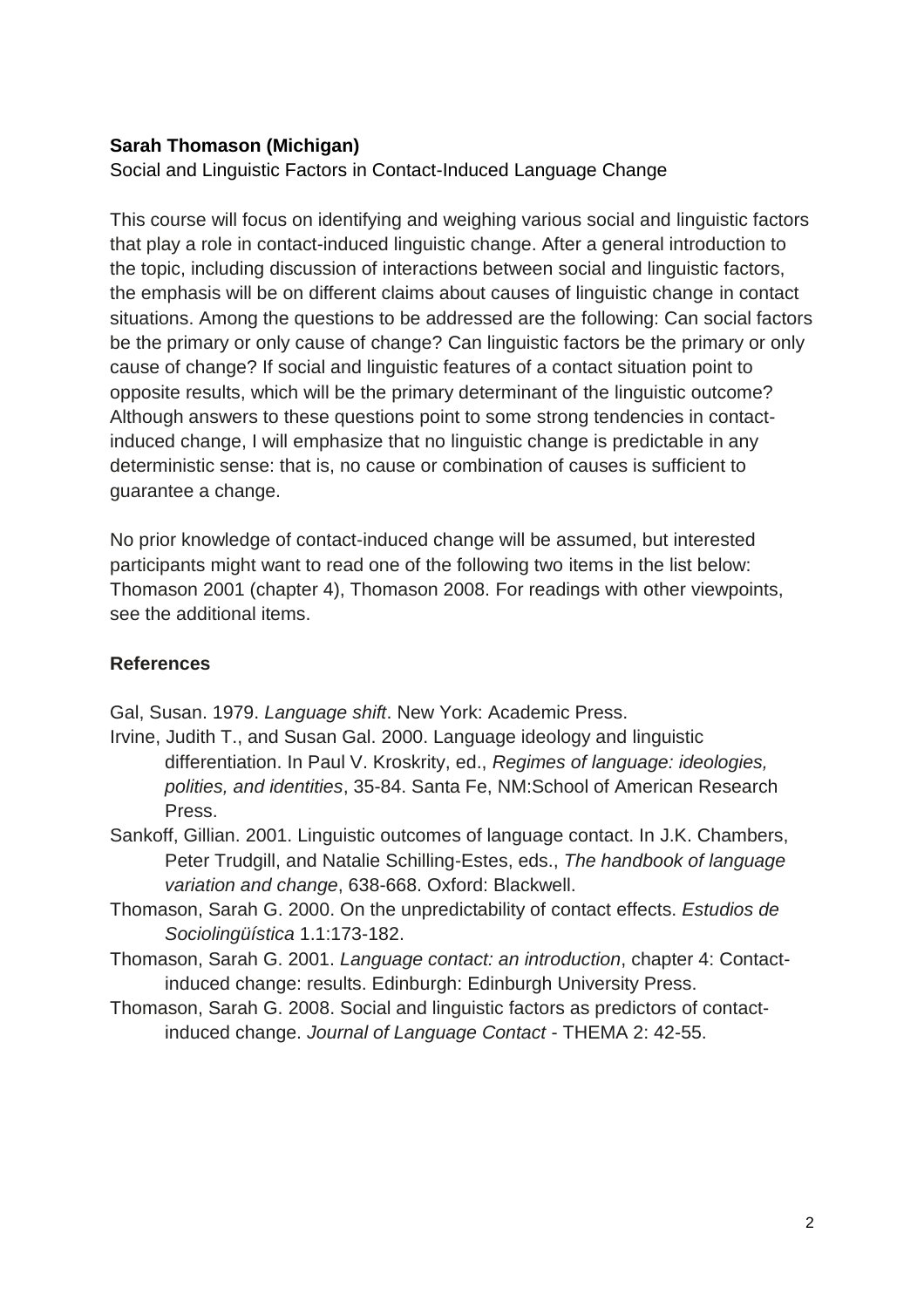## **Daniel Schreier (Zürich)**

Human Traffic, Migration, Nativization: On the Origins of Extraterritorial Varieties

The development of extraterritorial varieties has typically been viewed through the lens of contact linguistics (dialect and language contact). Focus was given to processes of dialect interaction and mixing, restructuring and grammatical regularization (Trudgill 1986), which were found to operate differently in ecolinguistic settings around the world. The origins of these varieties are sociolinguistically sensitive and of great importance for a general theory of contact linguistics, particularly in that the highly heterogenous and volatile coexistence of social and regional varieties, alongside other colonial and indigenous varieties, gradually transforms into a more stable variety with its own specific norms. Varieties nativize as a result of children developing new norms via language acquisition. Systemic instability is incipient at all stages (Schneider 2007) of new-dialect formation, spanning more than two centuries, and in this course we look at the manifestation of sociohistorical variation from both social and geographic perspectives. While discussing case studies of colonial English around the world, we will extrapolate general mechanisms by discussing the parallel developments of extraterritorial varieties of English and Spanish (Perez, Hundt, Kabatek & Schreier 2021) from a macro-perspective.

# **References**

Trudgill, Peter. 1986. *Dialects in contact*. Oxford: Blackwell.

Perez, Danae, Marianne Hundt, Johannes Kabatek & Daniel Schreier, eds. 2021. *English and Spanish: World languages in interaction*. Cambridge: Cambridge University Press.

Schneider, Edgar 2007. *Postcolonial English. Varieties around the world.* Cambridge: Cambridge University Press.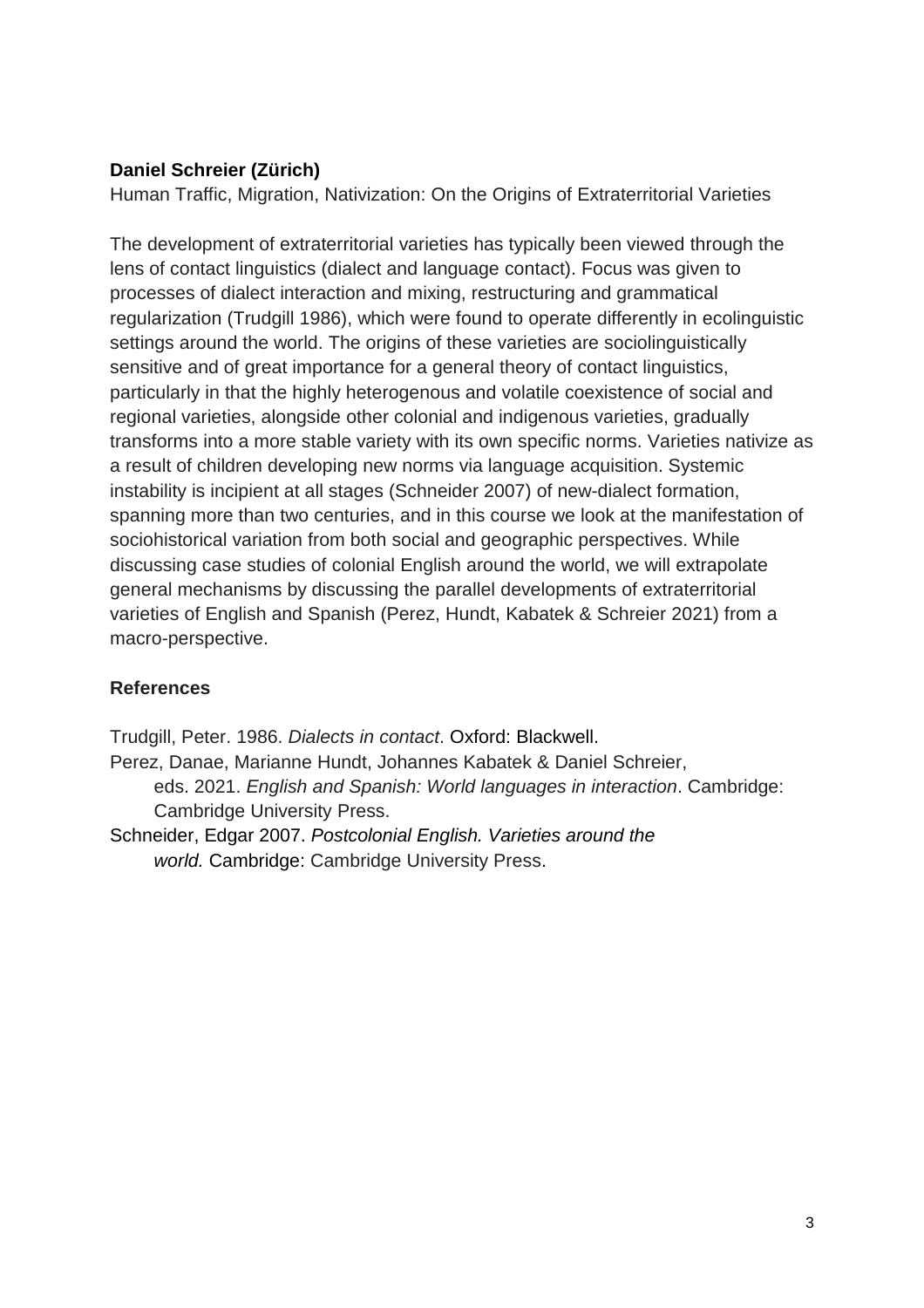# **Horst Simon (Berlin)**

Pronouns of Address: Perspectives from Historical Pragmatics and Sociolinguistics

TBA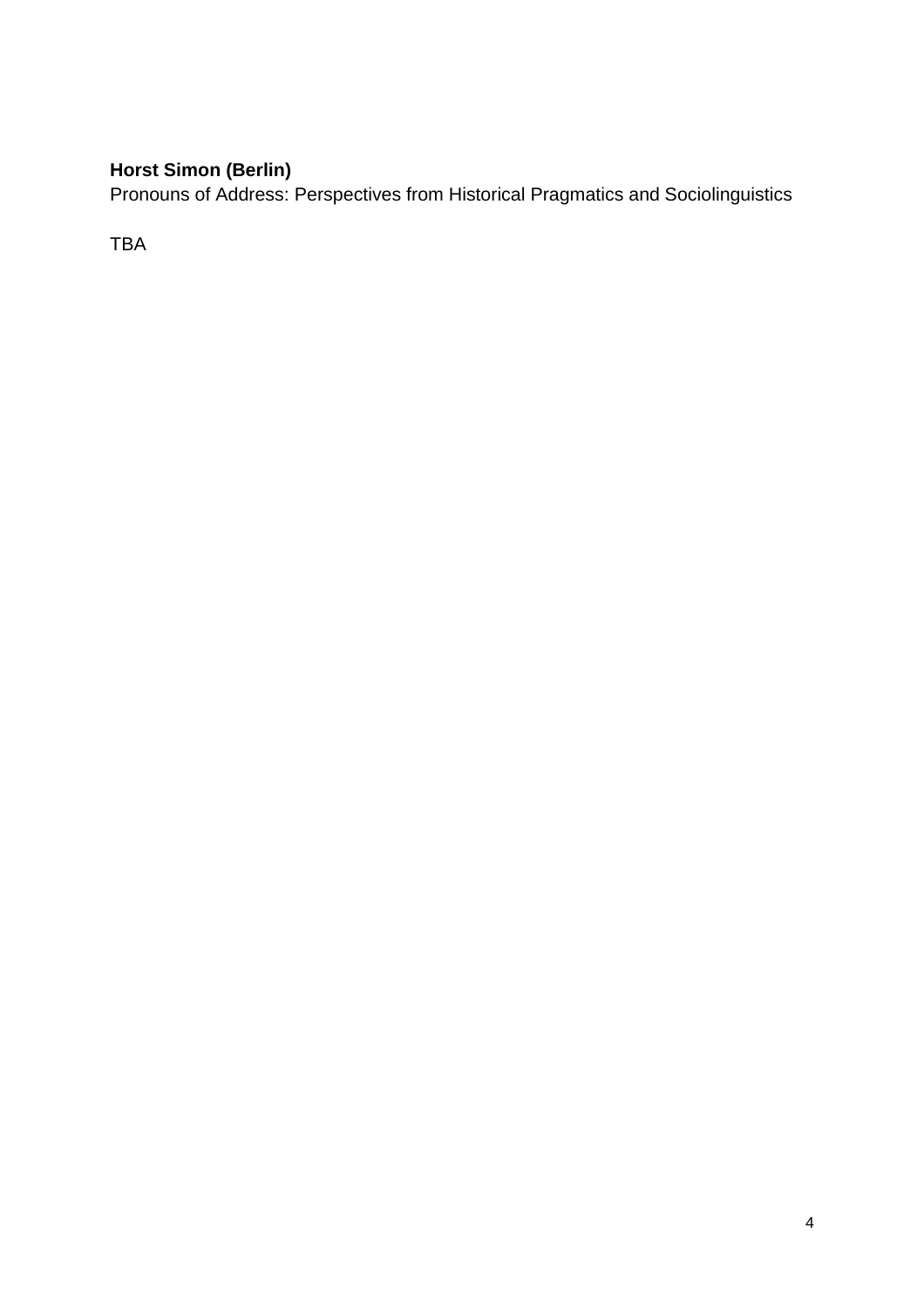#### **Darren Paffey (Southampton)**

From *tertulias* to Twitter: Spanish Language Authorities across the Ages

Since the creation of western European language academies from the 16<sup>th</sup> century onwards, these institutions have engaged in standardization 'from above' by promoting prestigious, 'correct' varieties of their respective languages.

A historical sociolinguistic perspective on the foundation and missions of these academies calls for an appreciation of the means and the ends of language standardization throughout their histories. The *ends* or objectives are, as Haugen (1972) writes, "minimal variation of form and maximal variation of function"; and the *means* by which this is achieved include the production of the 'pillars' of a language, such as dictionaries, grammars, spelling and usage guides. These form part of a wide range of language management initiatives (Spolsky 2009) that have shown both continuity and change, from literary circles in the  $18<sup>th</sup>$  century to today's multimodal, technology-engaged approach to standardization.

Our seminars will consider both the theory and the methods of language management over time, and compare traditional language authorities with those of the current digital age. We will ask whether contemporary patterns of normativity are emerging, and will do this by focusing on the particular example of Spain's *Real Academia Española* (RAE, Royal Spanish Language Academy) which has embraced and harnessed technological advances at key points in its 300-year existence. We will ask If the internet and is democratizing language management, with new social media avenues for language users to contest both the authority of linguistic norms and the RAE itself?

#### **Suggested readings**

- Ayres-Bennett, W. & J. Bellamy (Eds.). 2021. *The Cambridge Handbook of Language Standardization*. Cambridge University Press.
- Milroy, J., & Milroy, L. 2012. *Authority in language: Investigating standard English*. Routledge.
- Paffey, D. 2012. *Language ideologies and the globalization of standard Spanish*. Bloomsbury Academic.
- Reyes, A. 2013. Don't touch my language: Attitudes toward institutional language reforms. *Current Issues in Language Planning*, *14*(2), 337–357.
- Spolsky, B. 2009. *Language Management*. Cambridge University Press.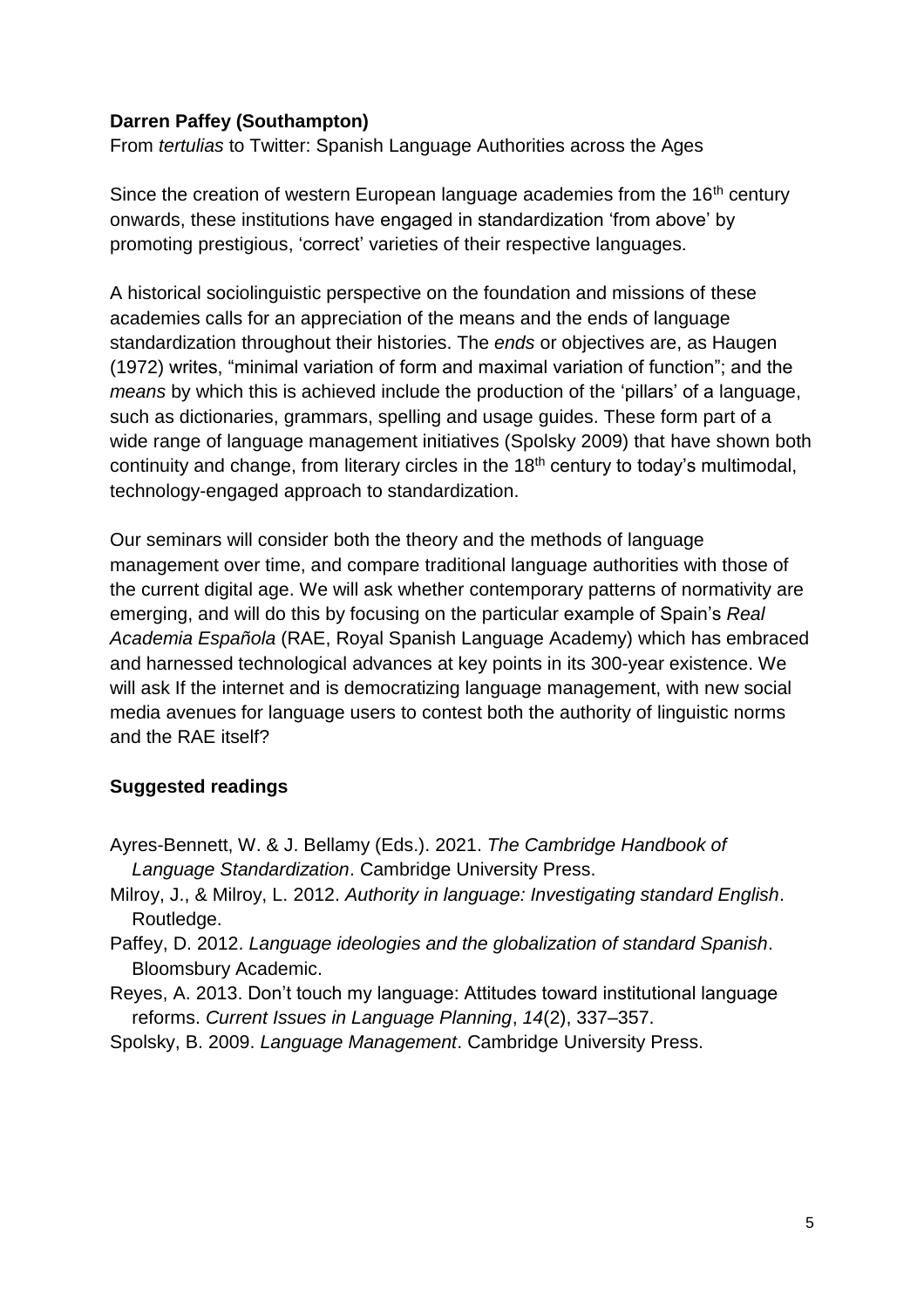#### **Marina Dossena (Bergamo)**

Networks, Coalitions and Language Change: Focus on Late Modern English

The role of social networks in language history has been recognised by several recent studies – see, for instance, Fitzmaurice (2010), Laitinen & Auer (2014), and Conde-Silvestre (2016). Not only do social networks contribute to the maintenance of norms, but they also contribute to the onset of change (Milroy 1987). However, the intrinsically dynamic and unique characteristics of networks make them difficult sources for the identification of overarching linguistic phenomena. In order to go beyond the specificity of a single network, it would be useful to investigate network clusters, so as to see what interconnected networks have in common and what specific features they display. Nor should the role of ideology be ignored, either in relation to the linguistic attitudes and perceptions that were shared within the network, or indeed in relation to the investigation itself, as the object(s) and methods of study reflect assumptions that may vary across time and scholarly traditions.

In order to maintain a focussed approach, these classes will concentrate on Late Modern English materials (i.e. documents going from the early eighteenth century to the early twentieth century), to present resources through which new methodological approaches can be tried out and network contiguities can be studied. First of all, terminology will be discussed, as labels convey important semantic values. The next part of the module will then outline what data are currently accessible in various (digital) repositories, and some potential research paths will be presented. Attention will be paid (mostly, though not exclusively) to how lexical and pragmatic change can be witnessed through the analysis of ego documents, drawing attention to relevant materials pertaining (among others) to emigrants' correspondence and the exchanges of political activists. While the former spans usage across linguistic communities (and networks) in time and space, the latter can be assumed to be more homogenous in the attempts to imitate group usage, the prestige of which is not related to social class, but to coalition affiliation.

### **References and other suggested reading (additional references will be provided within the module)**

- Anderson, Robert 2012. Learning: Education, class and culture. In Martin Hewitt (ed.), *The Victorian World*. Abingdon: Routledge, 484–499.
- Auer, Anita, Daniel Schreier & Richard J. Watts (eds) 2015. *Letter Writing and Language Change*. Cambridge: CUP.
- Dossena, Marina 2005. *Scotticisms in Grammar and Vocabulary*. Edinburgh: John Donald (Birlinn).
- --- 2009. Language attitudes and choice in the Scottish Reformation. In Crawford Gribben & David George Mullan (eds), *Literature and the Scottish Reformation*. Farnham: Ashgate, 45–62.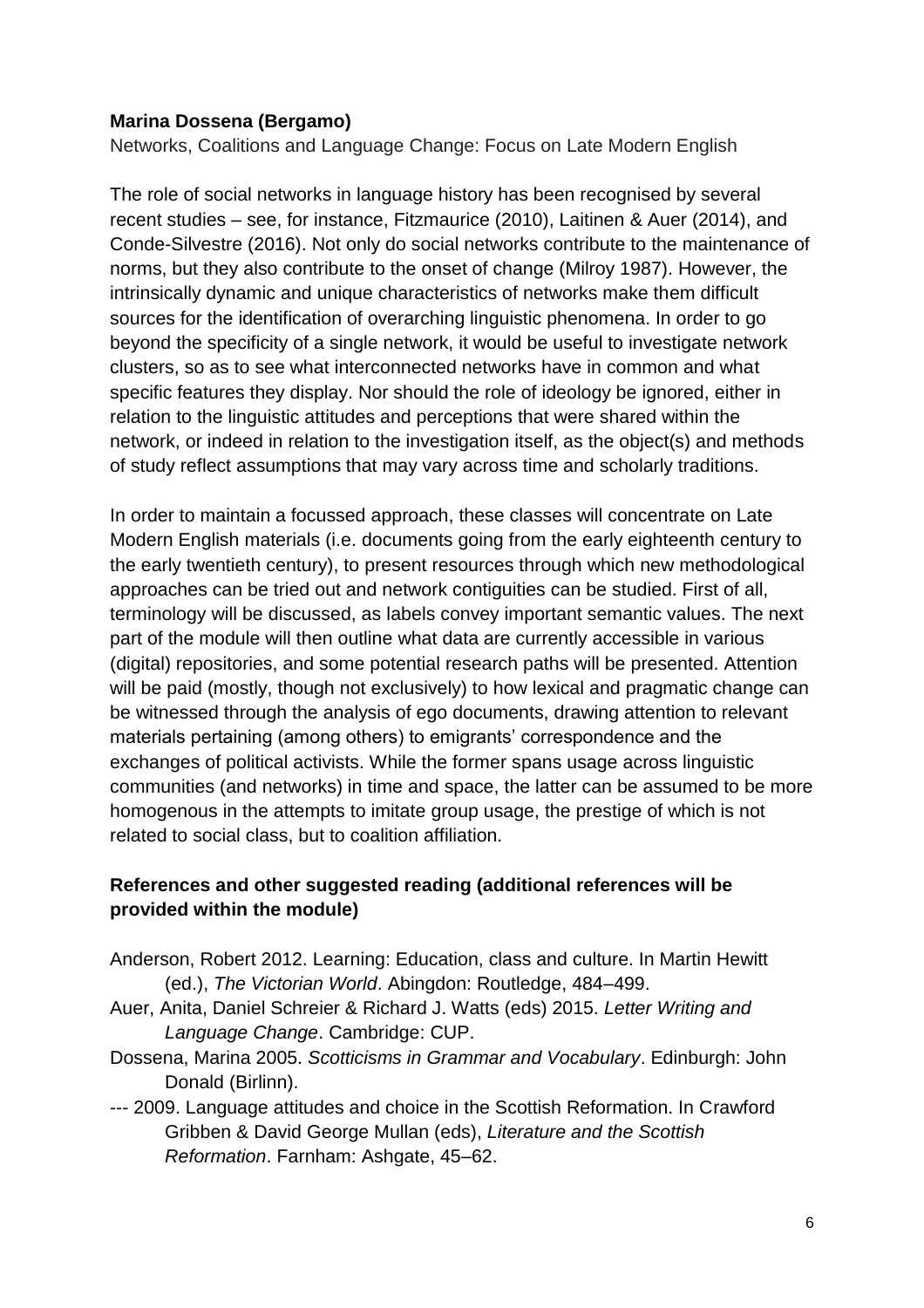- --- 2010. Building trust through (self-)appraisal in nineteenth-century business correspondence. In Päivi Pahta, Minna Nevala, Arja Nurmi & Minna Palander-Collin (eds), *Social Roles and Language Practices in Late Modern English*. Amsterdam: Benjamins, 191–209.
- --- 2011. Handwritten communication in nineteenth-century business correspondence. In Andreas H. Jucker & Päivi Pahta (eds), *Communicating Early English Manuscripts*. Cambridge: CUP, 133– 146.
- --- 2012a. Late Modern English Semantics and lexicon. In Alexander Bergs & Laurel Brinton (eds), *HSK 34.1 – English Historical Linguistics – An International Handbook*. Berlin: De Gruyter, 887–900.
- --- 2012b. Scottishness and the book trade. Print and Scotticisms. In Stephen W. Brown & Warren McDougall (eds), *The Edinburgh History of the Book in Scotland, Vol. 2: Enlightenment and Expansion 1707–1800*. Edinburgh: EUP, 545–550.
- --- 2013a. Mixing genres and reinforcing community ties in nineteenth-century Scottish correspondence: Formality, familiarity and religious discourse. In Joanna Kopaczyk & Andreas H. Jucker (eds), *Communities of practice in the history of English*. Amsterdam: Benjamins, 47– 60.
- --- 2013b. "And Scotland will march again". The language of political song in 19thand 20th-century Scotland. In Janet Cruickshank & Robert McColl Millar (eds), *After the Storm: Papers from the Forum for Research on the Languages of Scotland and Ulster Triennial Meeting, Aberdeen 2012*. Aberdeen: FRLSU, 141–165.
- --- 2016. Something to write home about: Social-network maintenance in the correspondence of nineteenth-century Scottish emigrants. In Don Chapman, Colette Moore & Miranda Wilcox (eds), *Studies in the History of the English Language VII: Generalizing vs. Particularizing Methodologies in Historical Linguistic Analysis*. Berlin: De Gruyter, 203–222.
- Dossena, Marina & Susan M. Fitzmaurice (eds) 2006. *Business and Official Correspondence: Historical Investigations*. Bern: Peter Lang.
- Fairman, Tony 2012. Letters in mechanically-schooled English: Theories and ideologies. In Marina Dossena & Gabriella Del Lungo Camiciotti (eds), *Letter Writing in Late Modern Europe*. Amsterdam: Benjamins, 205–227.
- Fitzmaurice, Susan M. 2002. *The Familiar Letter in Early Modern English: A Pragmatic Approach*. Amsterdam: Benjamins.
- Hickey, Raymond (ed.) 2010. *Eighteenth-Century English. Ideology and Change*. Cambridge: CUP.
- --- (ed.) 2019. *Keeping in Touch: Emigrant Letters across the English-speaking World*. Amsterdam: Benjamins.
- Jansen, Sandra and Lucia Siebers (eds), *Processes of Change. Studies in Late Modern and Present-Day English*. Amsterdam: Benjamins, 115–137.
- Lawson, Kirsten 2016. Letters from "Somewhere in France": Reconstructing knowledge of life in the trenches through epistolary discourse. In Marina Dossena & Stefano Rosso (eds), *Knowledge Dissemination in the Long*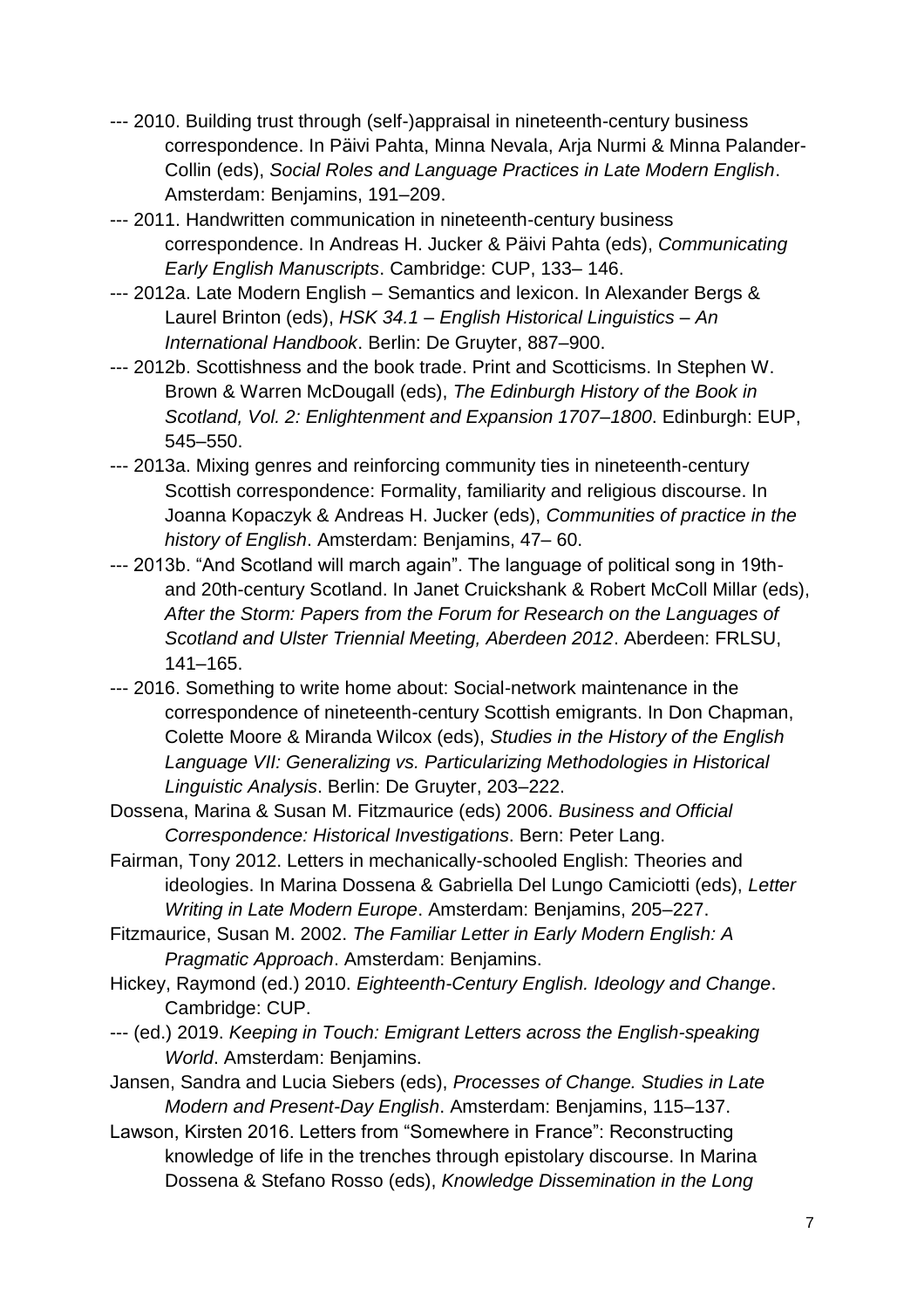*Nineteenth Century. European and Transatlantic Perspectives*. Newcastle u.T: Cambridge Scholars, 191–215.

- Milroy, Lesley 1987 [1989]. *Language and Social Networks*. Oxford: Blackwell.
- Mugglestone, Lynda 2006. English in the Nineteenth Century. In Lynda Mugglestone (ed.), *The Oxford History of English*. Oxford: OUP, 274–304.
- Paternoster, Annick and Susan Fitzmaurice (eds) 2019. *Politeness in Nineteenth-Century Europe*. Amsterdam: Benjamins.
- Russell, Gillian & Clara Tuite (eds) 2002. *Romantic Sociability: Social Networks and Literary Culture in Britain, 1770–1840*. Cambridge: CUP.
- Russi, Cinzia (ed.) 2016. *Current Trends in Historical Sociolinguistics*. Berlin: De Gruyter.
- Shvanyukova, Polina 2014. "A cargo of coffee, sugar, and indigo": Transatlantic business correspondence in nineteenth-century business letter-writing manuals. *Token: A Journal of English Linguistics* 3: 73–90.
- --- 2018. Teaching Business English in nineteenth-century Italy. *Token: A Journal of English Linguistics* 7: 123–158.
- Tieken-Boon van Ostade, Ingrid 2014. *In Search of Jane Austen: The Language of the Letters*. Oxford: OUP.
- Włodarczyk, Matylda 2015. Nineteenth-century institutional (im)politeness. Responses of the Colonial Office to letters from William Parker, 1820 settler. In Marina Dossena (ed.), *Transatlantic Perspectives on Late Modern English*. Amsterdam: Benjamins, 153–177.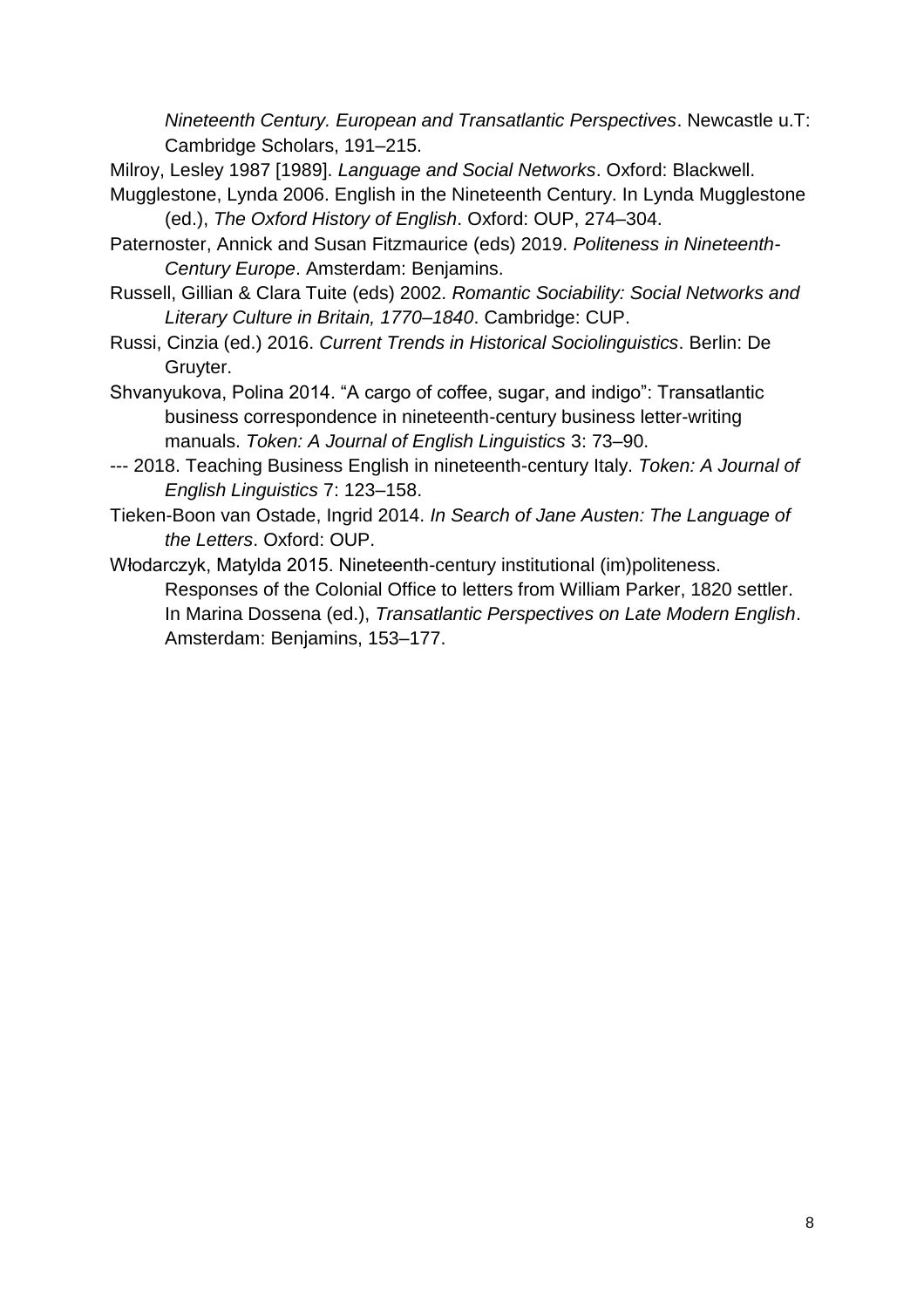# **Rik Vosters (Brussels)**

Data Visualization in Historical Sociolinguistics

During this workshop, we will discuss principles and best practices of data visualization, particularly in historical sociolinguistics. In a more theoretical session, we start off by talking about different types of (good and bad!) data, and basic design principles for good visualizations. We will go over various sorts of visualizations such as barplots, dotcharts, line graphs, boxplots, beanplots, and others, and explore how they can be used to effectively visually represent amounts, distributions, proportions, trends and geospatial data. In a more hands-on session, we will apply these principles to a set of examples: we will evaluate the effectiveness and discuss ways to improve examples of existing visualizations, and we will try our hand at different data visualization tools to generate our own examples based on existing datasets.

Students are advised to take their own laptop to the session.